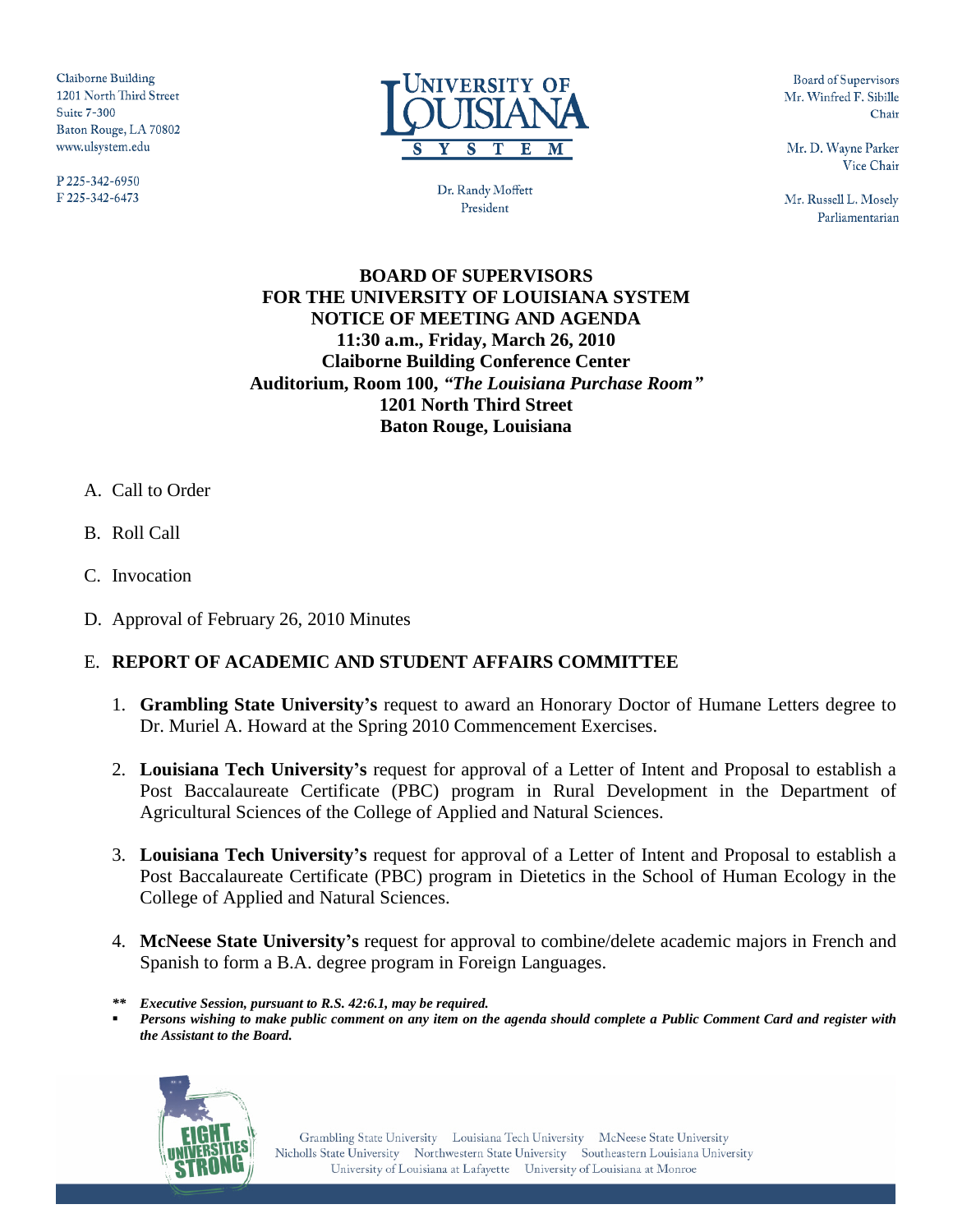- 5. **McNeese State University's** request for approval to increase undergraduate admissions standards for first-time freshmen effective with the Spring 2011 semester.
- 6. **Nicholls State University's** request for approval to award an Honorary Doctor of Science (D.Sc.) degree to Mr. Kerry St. Pé at the Spring 2010 Commencement Exercises.
- 7. Other Business

# F. **REPORT OF FACILITIES PLANNING COMMITTEE**

- 1. **Grambling State University's** request for approval to name the Performing Arts Center the "Conrad Hutchinson, Jr. Performing Arts Center."
- 2. **Louisiana Tech University's** request for approval of a proposed land exchange agreement between Louisiana Tech University and the North American Islamic Trust.
- 3. **Southeastern Louisiana University's** request for approval to demolish the Recreation Center (previously the Men's Gym) located on the main campus.
- 4. **University of Louisiana at Lafayette's** report on Ragin' Cajuns Softball Facilities Project.
- 5. Other Business

#### G. **REPORT OF FINANCE COMMITTEE**

- 1. **McNeese State University's** request for approval of the increase in certain self-assessed fees and the creation of additional self-assessed fees effective Fall 2010.
- 2. **University of Louisiana System's** discussion of Fiscal Year 2009-10 interim financial reports and ongoing assurances.
- 3. Other Business

#### H. **REPORT OF GRIEVANCE COMMITTEE**

- 1. **Nicholls State University** Ms. Cynthia DuBois, Assistant Professor
- 2. Other Business

# I. **REPORT OF LEGISLATION COMMITTEE**

- 1. Update on the 2010 Regular Session of the Legislature
- 2. Other Business